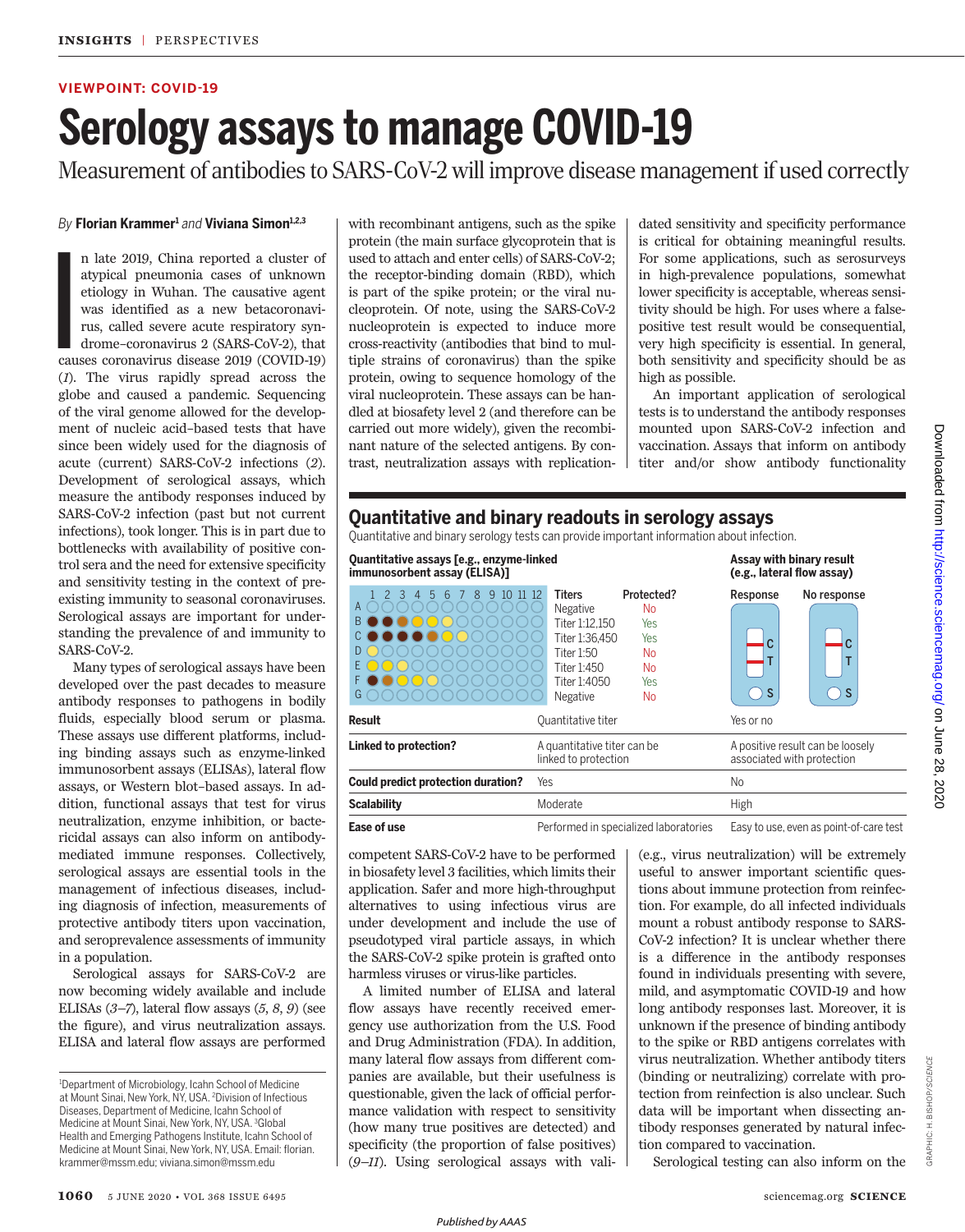prevalence of SARS-CoV-2 infections in different populations. Although it is impractical to test the whole population, well-designed serosurveys are essential to determine how prevalent COVID-19 is in the general population, in selected subsections of the population (e.g., health care workers), or in specific risk groups. Both quantitative assays and assays with a binary outcome can be used for these surveys. Quantitative assays may provide more reliable results [e.g., two-step ELISAs (*12*)], but they are also harder to scale because they often have to be performed in specialized laboratories. By contrast, assays with binary outcomes (e.g., lateral flow assays) can be easily scaled and implemented because they are often point-of-care tests. Analyses of the results of serosurveys need to account for the sensitivity and specificity of the assay used as well as the estimated prevalence of infections in a population. In addition, biological variables resulting from in-depth characterization of the immune responses such as, but not limited to, the duration of the immune responses and the dynamic nature of antibody titers linked to severe, mild, and asymptomatic COVID-19 manifestations will need to be factored into calculating prevalence based on serosurveys. Currently, many of these critical variables are unknown, and any serosurvey analysis generated in the immediate future should be interpreted with caution.

Donors for convalescent plasma therapy can be identified with serology testing. Antibody-rich plasma or serum from convalescent individuals (or animals) has been used to treat many infections as well as snake bites. One of the earliest examples is the treatment of diphtheria with antiserum obtained from horses for which Emil von Behring received the Nobel Prize in 1901. More recently, antiserum has been used for the treatment of a range of viral infections (e.g., infections with Hantaan virus, Junin virus, measles virus, and Ebola virus, as well as potential rabies infections). Individuals who recover from COVID-19 develop antibodies to SARS-CoV-2. During the initial stages of the COVID-19 epidemic in China, convalescent plasma therapy was used compassionately (*13*) and has since been implemented in the United States and elsewhere. The success of this intervention likely increases with the antibody titer of the donor. It is, therefore, important to screen potential convalescent donors so that individuals with the highest antibody titers can be selected. This screening can be accomplished by measuring virusneutralizing activity of the plasma, which is a lengthy process (several days) and needs to be performed in a biosafety level 3 laboratory. ELISA-based antibody testing that produces a titer is quick (hours) and easy to perform. Quantitative measurements of antibody titers from at least two different ELISAs have been shown to correlate well with neutralizing titers (*3, 4*).

Identifying individuals who are immune is animportant but also complex and politically charged application of serological assays. Individuals who were infected with "common cold" human coronaviruses develop antibody responses and are protected from reinfection for a certain period of time, likely for years (*14*). If reinfection occurs, it is often mild or asymptomatic. In addition, infection with SARS-CoV-1 was shown to induce neutralizing antibody responses that last for several years (*14*). On the basis of these data, individuals with antibodies to SARS-CoV-2 are assumed to be less susceptible to reinfection, reducing the risk of severe COVID-19 and also limiting the possibility of spreading the virus. Therefore, it has been proposed that individuals with robust antibody responses could safely return to normal life and work, slowly starting the economy on a path to recovery. Detection of protective immune responses is also an important consideration for health care workers. In addition, people immune to SARS-CoV-2 could be spared from quarantine and social distancing measures during a potential second or third wave of SARS-CoV-2 infections in the winter of 2020. Accordingly, some countries have proposed an "immune passport" for such individuals.

However, there are numerous caveats that should be carefully considered before proceeding. It needs to be demonstrated that individuals who have developed antibodies to SARS-CoV-2 are protected. If antibodies provide immunity and protection, it is not (yet) known how long they will persist at the needed titer. A person protected today might no longer be protected in 6 months. It is, therefore, a matter of urgency to conduct studies aimed at dissecting the magnitude, duration, and functionality of the immune responses induced by SARS-CoV-2 infection, including antibodies, as well as cellular (adaptive) immune responses, and to determine the correlation between immune response and protection. In the absence of this knowledge, decisions about deploying the workforce may be based on incomplete information and guided by incorrect assumptions.

A known antibody titer that correlates with protection would also be extremely beneficial for vaccine development. Protective titers and/or correlates of immune protection have been established for many virus infections, including influenza virus, hepatitis A virus, hepatitis B virus, and measles virus. For several of these infections, the dynamics of the immune responses are well understood and the duration of protection based on antibody titers has been successfully modeled (*15*). For these types of studies, serological assays that measure a quantitative antibody titer have been instrumental. However, when converting the concept of an "immune passport" to practice, point-of-care serological assays that produce a binary response may also be useful. A combined strategic approach may be the safest while also being feasible. To account for sensitivity and false positives, if every positive lateral flow test result is confirmed with a second test that produces a titer—which also indicates the robustness of the response and could be linked to the presence and duration of protection—the number of false-positive results would be greatly reduced. Such a targeted sequential approach would provide reliable information on immunity and avoid putting individuals at risk.

Several academic laboratories have developed robust, specific serological assays, and high-quality commercial options are becoming available. In accordance with academic grassroots traditions, a toolkit to set up antibody assays has been distributed to more than 200 laboratories across the world, and a detailed protocol to facilitate local implementation has been published (*12*). With high-quality serological assays now available, the key challenge will be to apply and deploy these tests in a strategic manner to safely bring communities out of the current pandemic response back to the realm of "normal" life.  $\blacksquare$ 

### **REFERENCES AND NOTES**

- 1. P. Zhou *et al.*, *Nature*579, 270 (2020).
- 2. F. Wu *et al.*, *Nature*579, 265 (2020).
- 3. F. Amanat *et al*., *Nat. Med*. 10.1038/s41591-020-0913-5 (2020). 4. N. M. A. Okba *et al.*, *Emerg Infect Dis* 10.3201/
- eid2607.200841 (2020).
- 5. B. Lou *et al.*, *medRxiv*, 10.1101/2020.03.23.20041707 (2020).
- 6. W. Tan *et al.*, *medRxiv*, 10.1101/2020.03.24.20042382 (2020).
- 7. J. Xiang *et al.*, *medRxiv*, 10.1101/2020.02.27.20028787 (2020).
- 8. Z. Li *et al.*, *J Med Virol*, 10.1002/jmv.25727 (2020). 9. R. Lassaunière *et al.*, *medRxiv*,
- 10.1101/2020.04.09.20056325 (2020). 10. J. D. Whitman *et al.*, *medRxiv*,
- 10.1101/2020.04.25.20074856 (2020). 11. E. R. Adams *et al.*, *medRxiv*,
- 10.1101/2020.04.15.20066407 (2020).
- 12. D. Stadlbauer *et al.*, *Curr. Protoc. Microbiol.*57, e100 (2020).
- 13. C. Shen *et al.*, *JAMA* **323**, 1582 (2020).<br>14. A. T. Huang *et al.*, *med Rxiv*, 10.1101/20 14. A. T. Huang *et al.*, *medRxiv*, 10.1101/2020.04.14.20065771
- (2020).
- 15. N. Hens *et al.*, *Vaccine*32, 1507 (2014).

### **ACKNOWLEDGMENTS**

The authors are supported by the National Institute of Allergy and Infectious Diseases (NIAID) Collaborative Influenza Vaccine Innovation Centers (CIVIC; 75N93019C00051), the NIAID Centers of Excellence for Influenza Research and Surveillance (CEIRS; HHSN272201400008C), institutional funding, and philanthropic donations. The SARS-CoV-2 reagents developed in our labs are freely available to the scientific community (www.beiresources.org/). Mount Sinai is in the process of commercial licensing of assays described here and has filed for patent protection.

> Published online 15 May 2020 10.1126/science.a bc1227